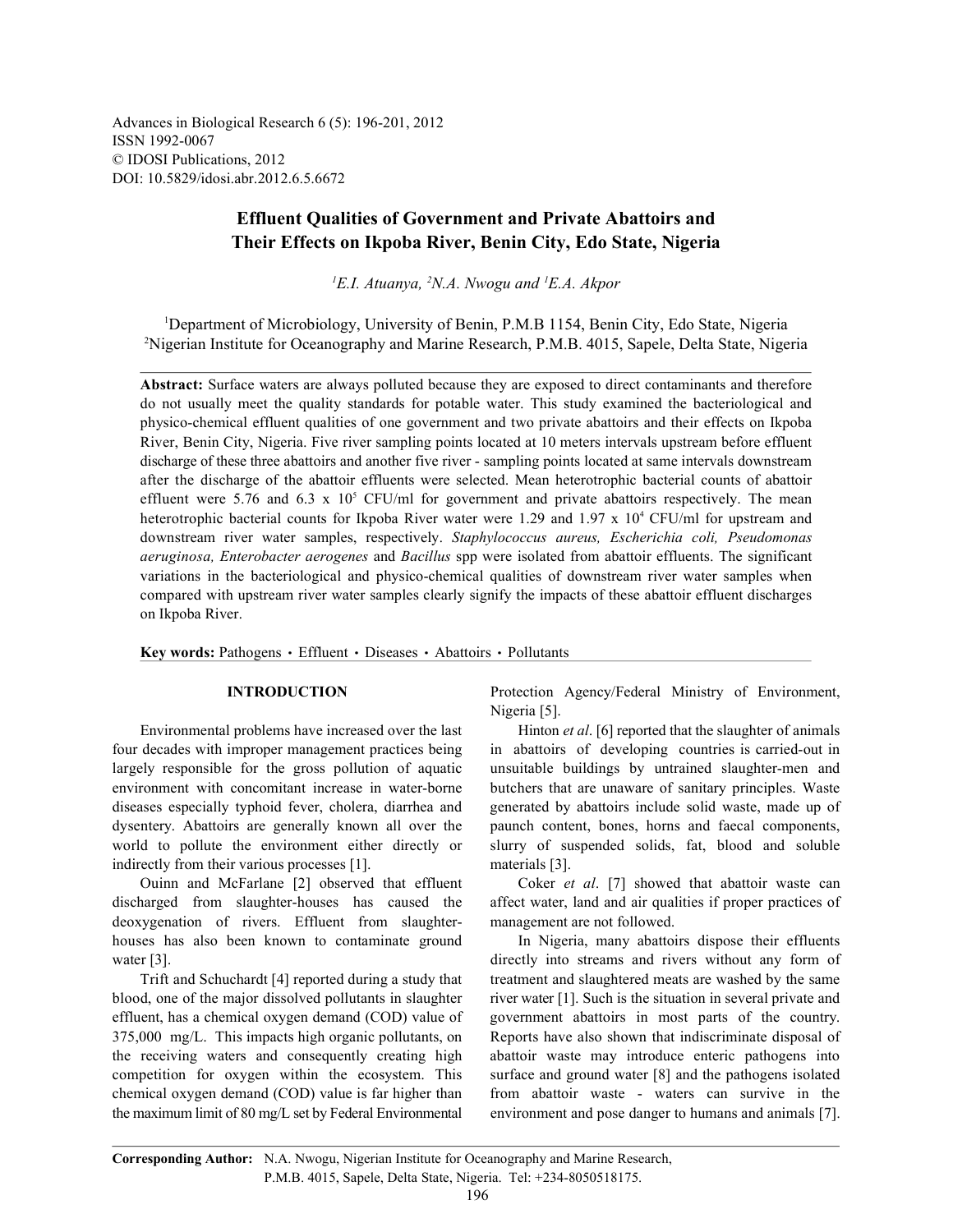and toxic effects of different industrial wastes as well analyses were collected in two sets of sterile plastic leachates [9] there is paucity of knowledge on polluted bottles. Samples for analyses of dissolved oxygen (DO) rivers that receive pollutants from multiple sources [9]. and biochemical oxygen demand (BOD) were collected One of such rivers in Benin City is Ikpoba River. This river separately in pre-sterilized brown bottles. The oxygen in flow through a dense rainforest and is subjected to the DO containers was fixed on site by adding 1.2 ml each pollution from storm run-off in all areas as it flows through of Winkler's solution. Samples for other physico-chemical Benin City [10]. **analyses were collected in ethanol sterilized 2 liters plastic** 

purpose including drinking and cooking. Most of the coolers. Those samples that could not be analyzed the activities around the river and its upper reaches are same day were stored in a refrigerator at a temperature of agriculture, fishing, crop farming and car-washing 4°C. activities. The government abattoir managed by local government administration (LGA) is sited along the bank **Bacteriological Analysis of Effluents and River Water** of Ikpoba River together with other private abattoirs. **Samples:** The total heterotrophic and aerobic pathogenic The government abattoir was established in 1967 and bacterial loads of effluents and water samples were about 50 cows and goats are slaughtered daily. determined using pour plate technique with molten

of bacteria in abattoir effluent in south western Nigeria. 48 hrs [11]. The species included *Staphylococcus* sp., *Streptococcus* Bacteria isolates obtained were then purified into sp. in harsh environmental condition; hence they pure culture and identified based on their morphological, affect animal and human health. Sangodoyin *et al*. [3] cultural and biochemical tests [11]. The total coliform investigated the pollution load of effluent from four counts of effluent/water samples were determined using abattoirs at Ibadan and found that all parameters except the most probable number techniques [12]. The pH are higher than permissible limit set by national enumeration of *Clostridium Perfringens* in the water and international regulatory bodies. This study samples was done by inoculating 1ml pre-heated water examined the bacteriological and physico-chemical samples (80°C for 10 min) into 9 ml cooked meat medium effluent characteristics of government and private in MacConkey bottles [12]. Positive tubes showing abattoirs in Benin City, Nigeria and their effects on Ikpoba turbidity, with the production of acid and gas but not River the effluent receiving stream. digestion of the meat were inoculated into tubes

were collected from five sampling points at government The plates were then incubated at 37°C for 24 hrs and the and two private abattoirs located along Ikpoba River, a *C. perfringens* load was enumerated. fourth order stream, located in Benin City, Edo State in South-Western Nigeria (Lat. 6.5°N, longitude 5 – 8°E). **Physico-chemical Analysis of Collected Water Samples:** The five effluent sampling points depict different Dissolved oxygen and biochemical oxygen demand activities within and outside the abattoirs. Sampling  $(BOD<sub>s</sub>)$  of effluent/water samples were evaluated using points A to C were located at channel within the slaughter the Azide method, a modified Winkler's method [12]. houses while sampling points D and E were located in The closed reflux titrimetric method was used for drainage outlets just outside the slaughter – houses. In determination of chemical oxygen demand (COD). Total order to examine effects of these abattoir effluent suspended solids (TSS) and total dissolved solids were discharges on Ikpoba River, five river sampling points determined using the gravimetric methods [12]. The pH were located along the River. These were located at and conductivity were measured using pH-meter model 10 meters intervals upstream before the discharge of 3020 of Jenway limited. The nitrate, phosphate, sulphate these three abattoirs and downstream after the and heavy metals contents of effluent/water samples were discharge of these abattoirs at same intervals. Both determined colorimetrically using the Million ROY abattoir effluents and Ikpoba River water samplings were spectronic 21D spectrophotometer. Level of significance collected fortnightly for a period of two and half months between varying data was determined using multi-samples (June- August, 2010). comparison [13].

Although there are reports on the microbial attributes Samples for bacteriological and physico-chemical The river serves as a source of water for domestic containers and were sent to the laboratory in ice-packed

Coker *et al.* [7] identified seven pathogenic species nutrient agar at  $28\pm2\degree C$  and  $37\pm2\degree C$  respectively for

**MATERIALS AND METHODS** C. *perfringens* showed "stormy clot" [12]. Serially diluted **Collection of Samples:** Abattoir waste-water samples sterile petri-dishes and molten nutrient agar was poured. containing litmus milk medium. Tubes containing samples from positive tubes were then inoculated into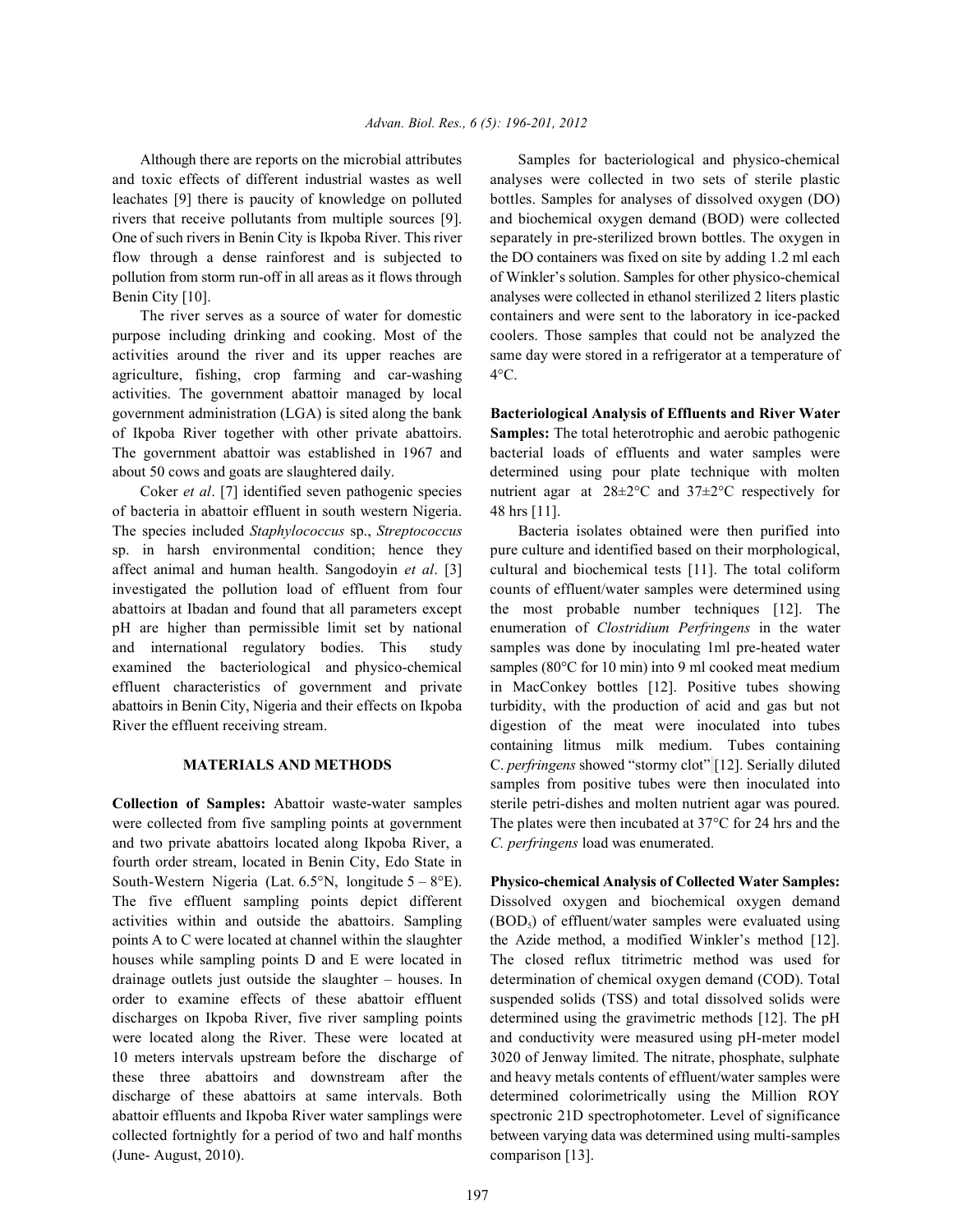The aquatic environment has the ability to accept and (downstream) had highest mean bacterial count of absorb certain amount of waste while maintaining a near  $2.2 \times 10^4$  CFU/ml while sample 4 (upstream) showed least to normal functions. Table 1 shows mean bacterial counts mean bacterial count of  $1.1 \times 10^4$  CFU/ml. High microbial of effluents from government and private abattoirs. From population in water body can be interpreted as a reflection the table, the highest bacterial load (9.8 x  $10^5$  CFU/ml) of the input of microorganisms from extra aquatic sources was recorded in effluent sample collected at sampling as well as describing trophic conditions of given habitat point A of private abattoir, while the lowest bacterial load [15]. Equally, as shown in table 2 total coliform counts  $(4.1 \times 10^5 \text{ CFU/ml})$  was recorded at sample point B of were generally higher in downstream samples than government abattoir. Table 1 also shows the total coliform upstream samples. This again is a result of abattoir counts on Eosin methylene-blue agar and *Escherichia* effluent discharges. The presence of coliforms especially *coli* counts on MacConkey agar from abattoir effluent *E. coli* in water has been used an indicator of recent fecal samples. Abattoir effluent containing high level of organic pollution [12]. matter and essential nutrients bring about changes in A total of five bacterial isolates were consistently the microflora quantity and quality [14]. The results isolated from abattoirs effluents. These included shown in table 1 indicated that private abattoirs were more *Staphylococcus aureus, Escherichia coli, Pseudomonas* contaminated bacteriologically. The high bacterial loads *aeruginosa, Enterobacter aerogenes* and *Bacillus* sp. observed in both private and government abattoir *S. aureus* was the most dominant isolate with frequency effluents were primarily due to poor hygienic practices in of isolation of 36.1%, followed by *Bacillus* sp. as shown these abattoirs. The presence of coliform bacteria and in Table 3. The bacterial isolates consistently isolated *E. coli* in the abattoir effluent is due to fecal pollution and from Ikpoba River water as shown in Table 3 were has been used as an index of recent or heavy fecal S*taphylococcus aureus,* fecal *streptococcus, Escherichia* pollution [10]. *coli* and *Klebsiella* spp*. Klebsiella* and *Enterobacter*

shows mean heterotrophic bacterial and coliform counts in Ikpoba River water samples indicated that pollution of from Ikpoba River water samples to enable us to assess river water is due to effluent discharges from abattoirs and the effects of these slaughter houses on the river. other human activities.

**RESULTS AND DISCUSSION** Variations in heterotrophic bacterial and coliform loads **Mean Bacterial Counts of Abattoirs Effluents:** higher bacterial loads than upstream samples. Sample 1 showed that downstream Ikpoba River samples have

**Mean Bacterial Counts of River Water Samples:** Table 2 of the coliform group [16]. The presence of these bacteria species are considered as potential health hazard members

Table 1: Mean bacterial counts of effluents collected from abattoirs in Benin City

|                                           |          | Government Abattoir |      |      | Private Abattoir |      |      |      |                                                                                  |      |
|-------------------------------------------|----------|---------------------|------|------|------------------|------|------|------|----------------------------------------------------------------------------------|------|
| <b>PARAMETER</b>                          | Sample A |                     |      |      |                  |      |      |      | Sample B Sample C Sample D Sample E Sample A Sample B Sample C Sample D Sample E |      |
| Total bacterial count $x 10^5$ CFU/ml     | 9.3      | 4.1                 | 5.5  | 4.9  | 5.0              | 9.8  | 6.4  | 4.4  | 5.6                                                                              | 5.3  |
| Total coliform $x$ 10 <sup>3</sup> CFU/ml | 2.4      | 1.8                 | 2.8  | 2.0  | 2.2              | 3.3  | 2.6  | 3.0  | 2.4                                                                              | 2.1  |
| E coli x $10^5$ CFU/ml                    | 0.19     | 0.11                | 0.20 | 0.13 | 0.10             | 0.22 | 0.16 | 0.14 | 0.15                                                                             | 0.12 |

Sample  $A - C$  (Effluent samples from the channel in the slaughter house).

Sample D and E (Effluent samples from drainage outlet just outside the slaughter house).

N.B: Results are means of triplicate samples.

### Table 2: Mean viable bacterial counts (CFU/ml) of Ikpoba River water samples

|                                             | Upstream |      |      |      | Downstream |      |      |                                                                         |      |          |
|---------------------------------------------|----------|------|------|------|------------|------|------|-------------------------------------------------------------------------|------|----------|
| PARAMETER                                   | Sample 1 |      |      |      |            |      |      | Sample 2 Sample 3 Sample 4 Sample 5 Sample 1 Sample 2 Sample 3 Sample 4 |      | Sample 5 |
| Total bacterial count x 10 <sup>4</sup> CFU | 1.44     | 1.3  | 1.20 | 1.10 | 1.45       | 2.20 | 2.0  | L 89                                                                    | 1.68 | 2.10     |
| Total coliforms x 10 <sup>4</sup> CFU       | 0.22     | 0.18 | 0.16 | 0.20 | 0.19       | 0.28 | 0.24 | 0.19                                                                    | 0.22 | 0.30     |

Sample 1 –5 (five different locations upstream and downstream of Ikpoba River).

N.B: Results are means of triplicate samples.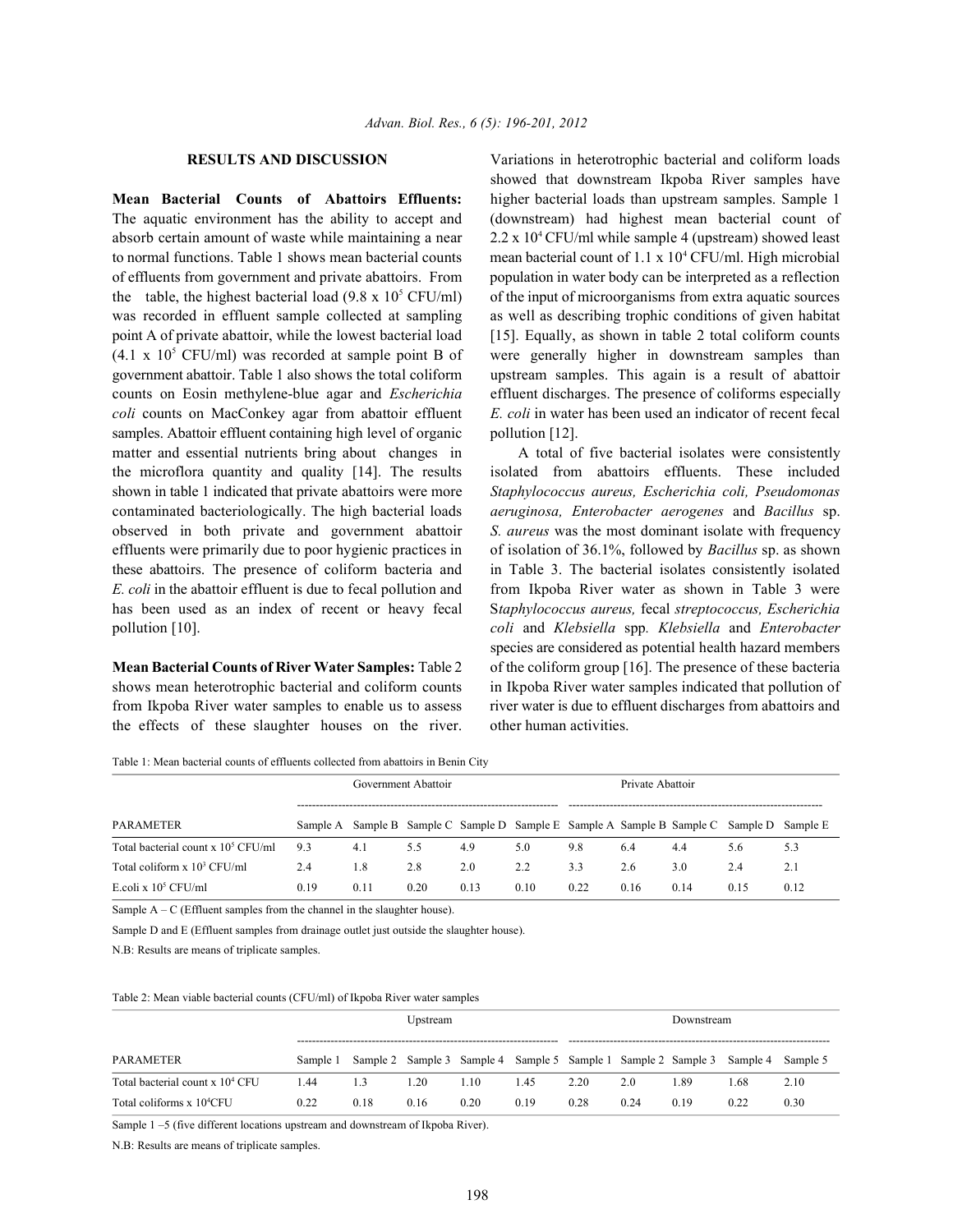|  |  | Advan. Biol. Res., 6 (5): 196-201, 2012 |  |
|--|--|-----------------------------------------|--|
|  |  |                                         |  |

samples from Ikpoba River

Table 3: Dominant bacterial isolates from abattoir effluents and water Table 5: Physico-chemical characteristics of effluents from private and government abattoirs

| $\frac{1}{2}$                           |                             |  |  |  |  |
|-----------------------------------------|-----------------------------|--|--|--|--|
| Isolates                                | Percent Isolation frequency |  |  |  |  |
| <b>Isolates from Abattoir effluents</b> |                             |  |  |  |  |
| Staphylococcus aureus                   | 36.1                        |  |  |  |  |
| Escherichia coli                        | 17.9                        |  |  |  |  |
| Pseudomonas aeruginosa                  | 13.5                        |  |  |  |  |
| <i>Enterobacter</i> spp.                | 13.3                        |  |  |  |  |
| Bacillus spp.                           | 18.3                        |  |  |  |  |
| Isolates from Ikpoba                    |                             |  |  |  |  |
| River water samples                     |                             |  |  |  |  |
| Escherichia coli                        | 48.3                        |  |  |  |  |
| Fecal Streptococcus                     | 16.1                        |  |  |  |  |
| Staphylococcus aureus                   | 15.1                        |  |  |  |  |
| <i>Klebsiella</i> species               | 20.5                        |  |  |  |  |

|           |  |  |  | Table 4: Bacterial isolates from Ikpoba River upstream and downstream |
|-----------|--|--|--|-----------------------------------------------------------------------|
| locations |  |  |  |                                                                       |

| Isolates                | Upstream | Downstream |
|-------------------------|----------|------------|
| Escherichia coli        |          |            |
| Fecal Streptococci      |          |            |
| Clostridium perfringens |          |            |
| Staphylococcus aureus   | $^{+}$   |            |
| Klebsiella species      | $^+$     |            |

**Occurrence and Distribution of Bacterial Isolates:** Table 4 gives an indication of the occurrence and distribution of these bacterial isolates in Ikpoba River water. The presence of *Staphylococcus aureus* in Ikpoba River sample from upstream location and absence from downstream location water samples could be due to human activities.

Results of coliform counts from abattoir effluents and Ikpoba River water samples by most probable number (MPN) indicated variations in coliform counts which range between 4 and 11MPN per 100 ml.

Atlas and Bartha [15] used fecal streptococcus as an indicator of recent fecal pollution whereas *C*. *perfringens* is indicative of earlier fecal pollution [17]. Results shown in table 5 showed presence of fecal streptococci in downstream sampling locations of Ikpoba river water samples but absent in upstream river water samples. This result reflected a major impact of abattoir effluent discharges into Ikpoba River water. Slaughter house waste- water contains high concentration of suspended solids (SS) including pieces of fats, hair, feathers, fresh manure, grits and undigested feeds [17].

This is confirmed by the turbid appearance and high concentration of total suspended solid (TSS) of 56 mg/L for government abattoir effluent and 61 mg/L for private abattoir effluent as shown in table 5. These total suspended solid values are far above Federal Ministry of Environment permissible limit of 30 mg/L [5].

| government abattons       |            |          |              |  |  |
|---------------------------|------------|----------|--------------|--|--|
|                           | Government | Private  | <b>FMENV</b> |  |  |
| Parameter                 | abattoir   | abattoir | Limit        |  |  |
| Appearance                | Turbid     | Turbid   |              |  |  |
| Temperature $(^{\circ}C)$ | 2.6        | 27       | $\leq 40$    |  |  |
| pH                        | 4.8        | 5.3      | $6 - 9$      |  |  |
| Biological oxygen         |            |          |              |  |  |
| Demand $(mg/L)$           | 30         | 34       | 50           |  |  |
| Dissolved oxygen $(mg/L)$ | 5.50       | 5.62     |              |  |  |
| Total suspended           |            |          |              |  |  |
| Solid $(mg/L)$            | 56         | 61       | 30           |  |  |
| Chemical oxygen           |            |          |              |  |  |
| demand $(mg/L)$           | 98         | 49       | 80           |  |  |
| Sulphate ion              |            |          |              |  |  |
| $(SO4)$ (mg/L)            | 16         | 14       |              |  |  |
| Nitrate $(NO3)$           | 1.34       | $\theta$ | 20           |  |  |
| Phosphate $(PO4)$         | 32         | 24.5     | $<$ 5        |  |  |
| Chloride $(mg/L)$         | 33         | 28       | 250          |  |  |

NB: Results are mean values of triplicate samples

FMENV Limit means Federal Ministry of Environment limit.

|  |  | Table 6: Physico-chemical characteristics of Ikpoba River samples |
|--|--|-------------------------------------------------------------------|
|  |  |                                                                   |

| Parameter                 | Upstream | Downstream |
|---------------------------|----------|------------|
| Temperature $(^{\circ}C)$ | $27 - 9$ | 28.2       |
| pH                        | 6.45     | 6.14       |
| D O (mg/L)                | 9.04     | 7.48       |
| $BOD$ (mg/L)              | 4.01     | 6.14       |
| $COD$ (mg/L)              | 8.00     | 14.0       |
| <b>Total Suspended</b>    |          |            |
| Solid $(mg/L)$            | 16.03    | 24.01      |
| Fe $(mg/L)$               | 0.35     | 0.82       |
| $Zn$ (mg/L)               | 0.06     | 1.30       |
| $Cu$ (mg/L)               | 0.02     | 0.04       |
| Sulphate $(mg/L)$         | 0.24     | 0.36       |
| Phosphate $(mg/L)$        | 0.13     | 0.18       |

NB: Results are mean values of triplicate samples

**Physico-Chemical Parameters of Examined Water Samples:** Table 5 and 6 showed the physico-chemical qualities of abattoirs effluent and Ikpoba River water respectively. The mean temperature was 27°C for private abattoirs and 26°C for government abattoir. The pH values were  $4.8 \pm 0.3$  and  $5.3 \pm 0.45$  for private and government abattoir respectively. The pH range obtained in this study was acidic and falls outside Federal Ministry of Environment (FMENV) effluent limit of 6 – 9 [5]. It could be inferred that more hydrogen – ions become available; lowering the pH – value of the effluent and affecting the pattern of microbial loads in the abattoirs effluents. Changes in the microbial loads of abattoirs effluents have been observed by different authors and reported in literature [18]. The microbial loads could depend on many factors [19], the type, quantity or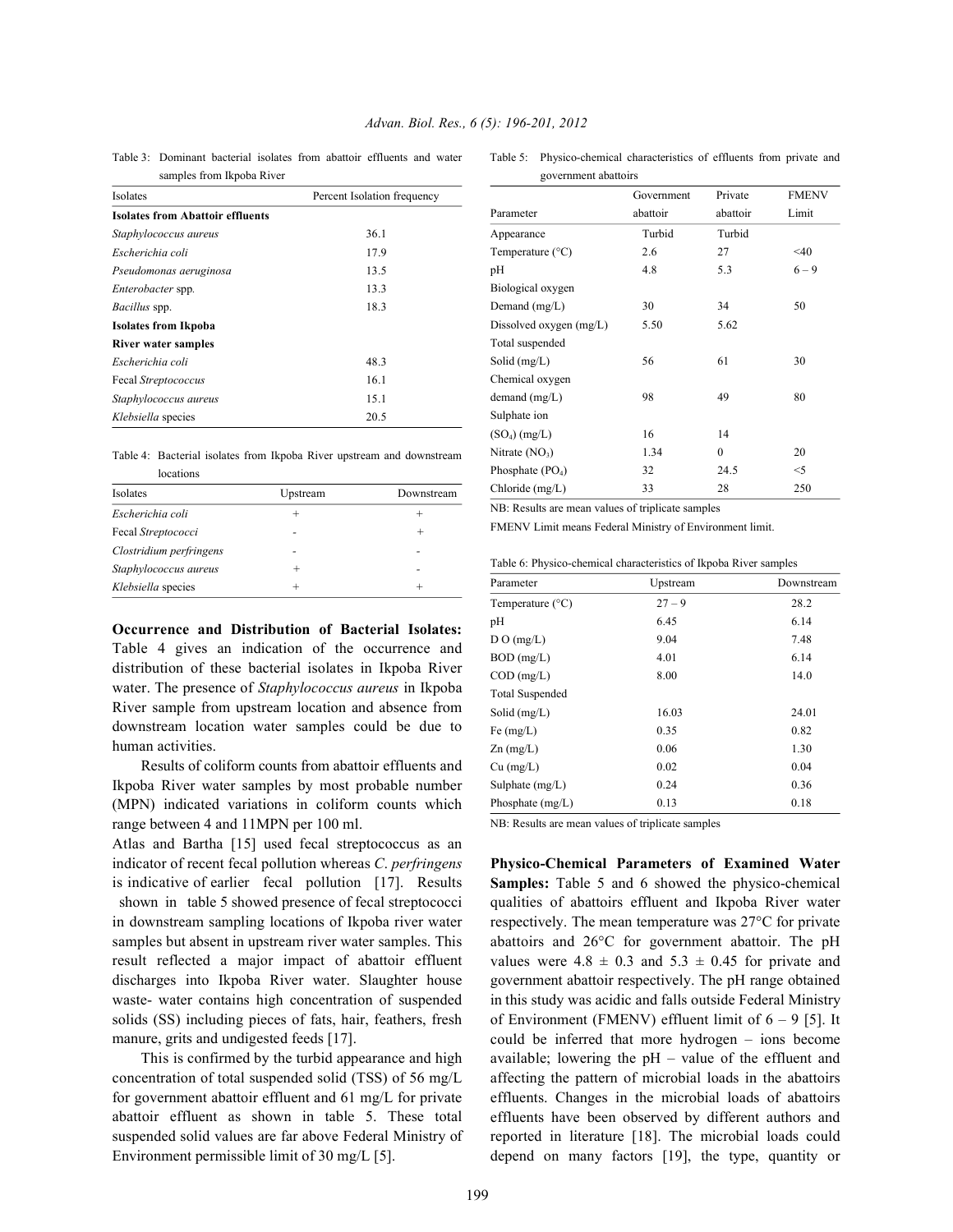concentration of contaminants and the level of toxicity are water. The concentrations of zinc, iron, copper, sulphate, very important. Thus, the acidic quality of the effluent could be responsible for the moderate effluent bacterial load in this study. The temperature range obtained in this study was moderate signifying that the abattoirs effluents did not contain much hot-water. This temperature range 26- 27°C is comparable with previous work [20] and in compliance with the Federal Ministry of Environment effluent permissible limits of <40°C [5].

As shown in table 5, the chemical oxygen demand (COD) values were 98 and 49 mg/L for government and private abattoirs respectively. High COD values could be due to high organic load. Since abattoir effluent is rich in blood signifying high organic content. The COD values of effluent samples from government abattoir were higher than 80 mg/L permissible limit set by Federal ministry of Environment (FMENV). The dissolved oxygen (DO) values were 5.50 and 5.62 mg/L for government and private abattoirs respectively. Welch [21] stated that for successful spawning of fish, dissolved oxygen content should be between 7.25 to 9.9 mg/L. This low dissolve oxygen values obtained in this study will affect the breading of fish in the effluent receiving river (Ikpoba River). Dissolved oxygen levels below 5.0 mg/L have been known to cause septic conditions that are detrimental to the survival of many fishes [22].

Phosphate levels for government and private abattoirs effluents were 24.5 and 32 mg/L, respectively as shown in table 5 are comparable with previous works [3, 20] but the values were far higher than permissible limits of FMENV. This high phosphate levels could probably be due to detergents used in washing the slaughter houses. Nitrate values ranged from 0- 1.34 mg/L. Sources of nitrate could be from oxidation of other forms of nitrogen compounds like ammonia and nitrite into nitrate. Nitrate values in table 5 were far lower than the limit of 20 mg/L set by Federal Ministry of Environment. Chloride values ranged from 28 – 33 mg/L, chloride sources could be soluble salts (NaCl and KCl) from blood discharged into the effluent. All chloride values were lower than acceptable limits of 250 mg/L set by Federal Ministry of Environment.

As could be seen in tables 2 and 6 the effects of these abattoir effluents discharges into Ikpoba River are evident in the downstream water qualities of the river water. The reduction in the downstream physico-chemical qualities of Ikpoba River compared to physico-chemical values of abattoirs effluent could be attributed to net dilution and decomposition of organic loads leading to self-purification of the river water. Table 6 equally shows some variations between the upstream and downstream physico-chemical qualities of Ikpoba River

phosphate, COD, BOD and TSS were generally higher in the downstream locations of river than in the upstream locations.

Results from this study have clearly shown that abattoirs discharge their effluents directly into receiving stream without any form of treatment. Poor hygienic practices in these abattoirs introduced enteric pathogens to receiving surface water. Thus, there is an urgent need to put in place effluent treatment facilities to treat wastes from abattoirs in Nigeria.

## **REFERENCES**

- 1. Adelegan, J.A., 2002. Environmental policy and slaughter-house waste in Nigeria. In the Proceedings of the 28<sup>th</sup> WEDC Conference. Kolkata (Calcutta) India., pp: 3-6.
- 2. Ouinn, J.M. and P.N. McFarlane, 1989. Effect of Slaughter-house and diary factory effluent on epilithon. Water Research, 28: 1267-1273.
- 3. Sangodoyin, A.Y. and M.O. Agbawhe, 1992. Environmental study on surface and ground water pollutants from abattoir effluent. Bioresource Technology, 41: 193-200.
- 4. Trift, W.F. and F. Schuchardt, 1992. Materials flows and possibilities of treating liquid and solid wastes from slaughter houses in Germany. Bioresource Technology, 41: 235-243.
- 5. FEPA/FMENV, 1991. Guidelines and standard for Environmental Pollution Control in Nigeria. Federal Ministry of Environment Publications, pp: 206.
- 6. Hinton, M.H., G.C. Mead and C. Rowlings, 2000. Microbiology Control in meat Industry Flair flow Europe Technical Manual, pp: 106.
- 7. Coker, A.O., B.O. Olugosa and A.O. Adeyemi, 2001. Abattoir effluent quality in South Western Nigeria. In the Proceedings of the  $27<sup>th</sup>$  UNEDC Conference. Lusaka Zambia, pp: 329-332.
- 8. Ruiz, I., M.C. Veiga, P. Santiago and R. Blazquoz, 1997. Treatment of slaughter-house effluent in upflow anaerobic sludge blanket reactor and an anaerobic filter. Bioresource Technology, 60: 251-258.
- 9. Amisu, K.O., A.O. Coker and R.D. Isokpehi, 2003. *Acrobacter butzlreri* strains from poultry abattoir effluent in Nigeria. East African Medical Journal, 80: 218-221.
- 10. Tahal Consulting, 1974. Benin City Water Scheme, Planning Report, Ibadan, Nigeria, pp: 247.
- 11. Buchanan R.E. and N.E. Gibbons. Bergey's Manual of Determinative Bacteriology,  $8<sup>th</sup>$  edition, Williams and Wikers Camp Baltimore, pp: 3100.